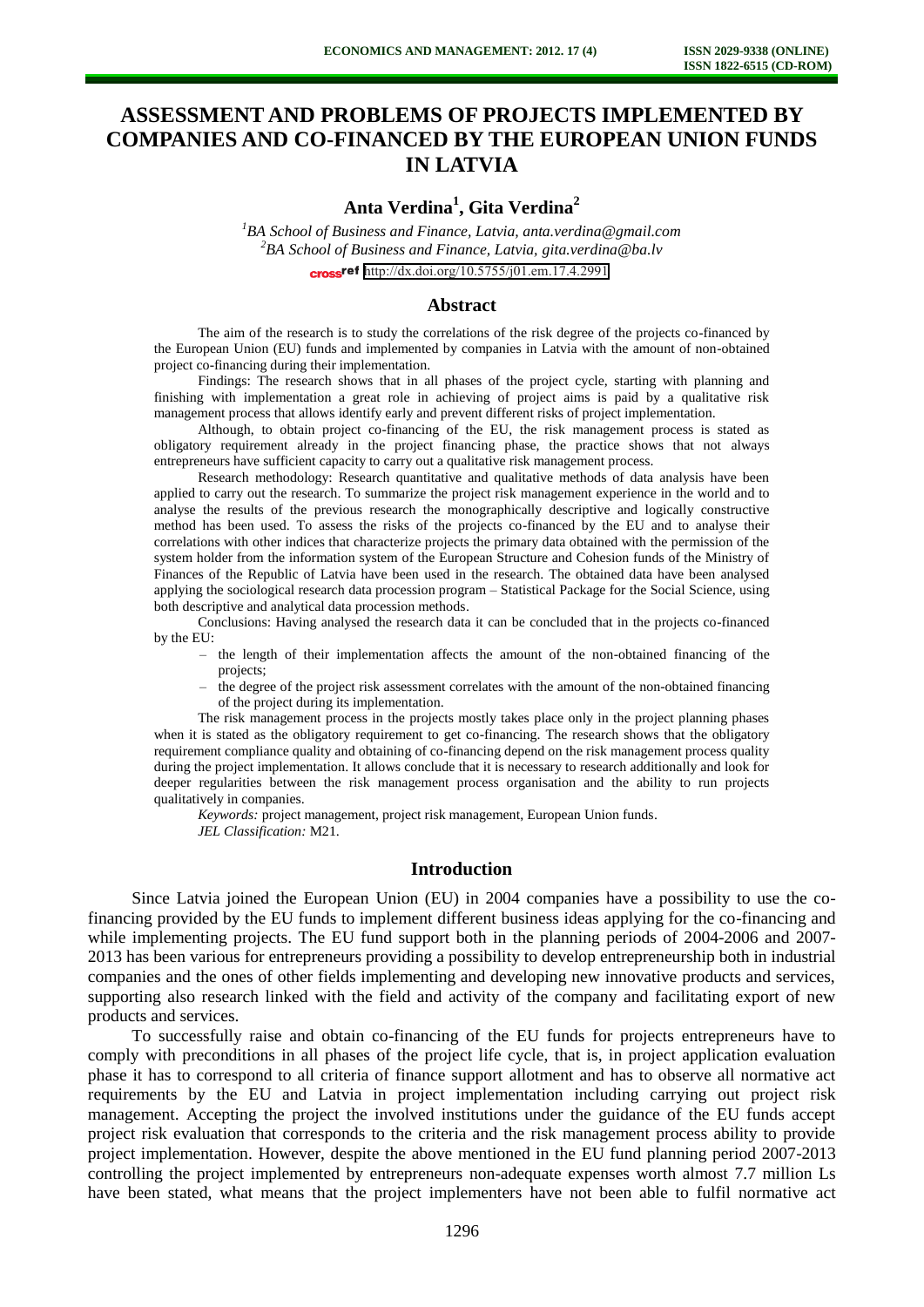requirements by the EU and Latvia for correct usage of the financing and they do not get it after the project has been implemented. The greatest non-compliances in project implementation so far have been stated in legislation violation of public purchases, as well as in inability to implement project correspondingly to the mentioned in the submitted project what shows that the risk evaluation described in the submitted project before starting the project implementation cannot effectively provide risk management process during project implementation what causes problems for companies to get the EU co-financing in full amount due to incongruous expenses during project implementation.

The aim of the research is to study the correlations of the risk degree of the projects co-financed by the EU funds and implemented by companies in Latvia with the amount of non-obtained project co-financing during their implementation.

#### **Literature review**

Many-year experience of project management shows that during every project implementation there are risks to achieve the project aim (Rippenberger, 2000). Risks can be various and contradictory, and to classify them different criteria can be used, and with the help of these criteria it is possible to group the risks, for instance, in finance risks and in operational risks, etc. Risk grouping is an essential part of risk management in order to choose the most effective risk management methods (Pettere, Voronova, 2003). Project risk management is specific because like a project itself it has limited time, however, classical risk management methods can be used in project risk management. Project risk management is a process that envisages identification of project implementation risks, their analysis and planning of the events to minimize the risk setting and their affect on project aim achievement, as well as planning of unforeseen expenses for project implementation (Barton, Shenkir, Walker, 2002). Project risk management process can be dividend into several phases. The first phase is risk evaluation phase when risk analysis is made and every risk setting probability, as well as risk effect on project aim achievement is evaluated. The second phase of risk management is the phase of working out the action plan in order to envisage preventive events to avoid project risks. The next project risk management phase can be called the phase of the action plan implementation during which not only the previously worked-out events for risk decreasing are carried out, but also, if necessary, the action plan for risk decrease is supplemented. Research literature recommends during the project implementation to envisage also extraordinary action plans if the action plan to avoid project risks turns out to be ineffective and some of the risks has set in during the project implementation and is a threat to successful project implementation (McGrew, Bilotta, 2000). Effective project risk management is a continuous process during the whole project implementation time (Barton, Shenkir, Walker, 2002). Effective risk management includes all organization and is developed to indentify the possible events which can affect project implementation in future in order to receive more qualitative information to make decisions, thus improving the quality of strategic decisions, as well as to manage risks in accordance with the risk level allowable in the organization (Verdina, 2008). Today a new paradigm in risk management is described in research literature, and this paradigm, contrary to the old paradigm what stated that risk management is done irregularly and fragmentarily and allowed risk management process include only separate risks, states that risk management process is continuous and all employees of the organization are involved in it. Project risk management process according to the new paradigm includes risk management both in the project planning phase and in the implementation phase, and includes all risk groups which can influence successful implementation of the project. However, practice shows that in Latvia in the risk management process of the projects co-financed by the EU still the old approach when risk identification and evaluation is done only when risks have already set in dominates, and risk evaluation in the project preparation phase is done mostly only formally.

### **Research methodology**

Research quantitative and qualitative methods of data analysis have been applied to carry out the research. To summarize the project risk management experience in the world and to analyse the results of the previous research the monographically descriptive and logically constructive method has been used. To assess the risks of the projects co-financed by the EU and to analyse their correlations with other indices that characterize projects the primary data obtained with the permission of the system holder from the information system of the European Structure and Cohesion funds of the Ministry of Finances of the Republic of Latvia have been used in the research. The characterizing data of the projects implemented by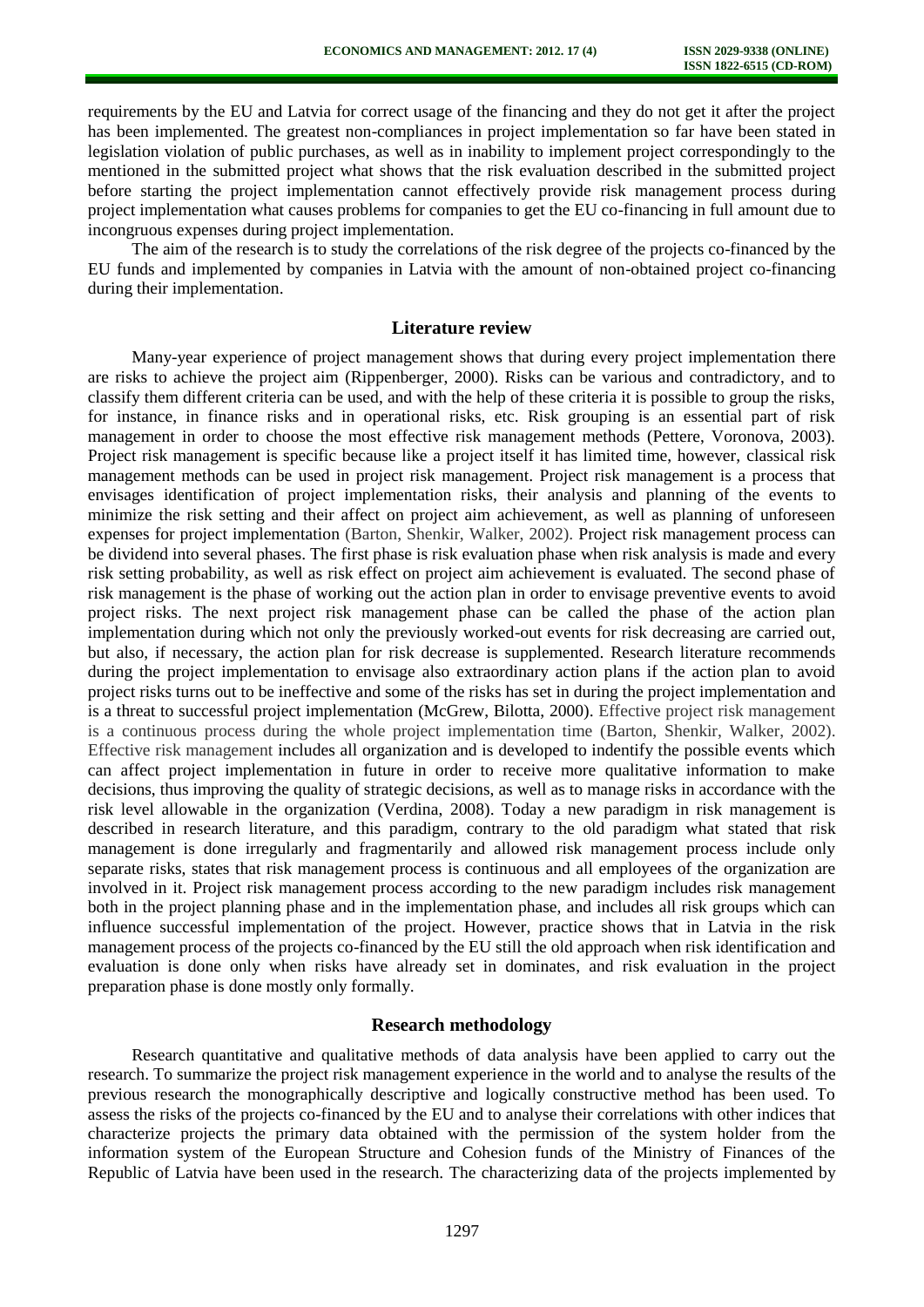entrepreneurs and co-financed by the EU concerning project length in months, project total finance amount and project implementation present status, risk level evaluation, as well as stated inadequate expenses during project implementation have been obtained. To make the primary data analysis, the data were grouped and characteristic values were given numeral codes, for example, for project risk level evaluation – for "low" the code 1 was given, for "average" – 2 and for "high" – 3. The secondarily obtained data were used for the data statistic analysis.

The obtained data have been analysed applying the sociological research data procession program – Statistical Package for the Social Science, using both descriptive and analytical data procession methods, including frequency measurements and correlation analysis.

#### **Results**

To research problems and connections in the cases of inadequately made expenses by Latvia companies which implement projects with the EU co-financing in the context of risk management process the data were obtained with the permission of the data base holder and analysed concerning the entrepreneur implemented projects with the EU co-financing during the planning period 2007-2013. In the research different project characterizing values were analysed, for instance, total risk level evaluation, the length of the project implementation, the total financing amount of the project and the sum of inadequately made expenses, if such sum has appeared during the project implementation. The analysed data comprised 1733 projects, including 570 projects being implemented now, 334 discontinued due different reasons projects and 829 successfully finished projects. The involved competent state institutions under the guidance of the EU funds have made the project total risk level evaluation following the methodology developed by the Ministry of Finance, LR for all above mentioned projects. The project risk level evaluation is calculated taking into account the length of project implementation, the project total amount of financing and the type of finance receiver, and the projects are classified as low, medium and high risk level projects.

Summarizing and analysing the obtained information about entrepreneurs' implemented the EU cofinanced projects it can be concluded that projects are mostly evaluated as low or medium risk projects (see Table 1).

| <b>Project risk class</b> | <b>Frequency</b> | <b>Percent</b> |
|---------------------------|------------------|----------------|
| Low risk project          | 784              | 45.2           |
| Medium risk project       | 800              | 46.2           |
| High risk project         | 149              | 8.6            |
| Total                     | 733              | 100            |

**Table 1.** Entrepreneurs the EU co-financed project division according to total Project risk evaluation

However, regardless of the above mentioned, in 22.7% of the cases at least one nonconformity of project implementation conditions has been stated during the project implementation, which has caused financial effect on the amount of the project EU go-financing (See Figure 1). Summing up the information about the entrepreneurs' implemented project amount of inadequately made expenses during the EU fund planning period 2007-2013 it should be said that this sum is considerable  $-7667676$  LVL.



**Figure 1.** Share of EU co-financing project's following an irregularity